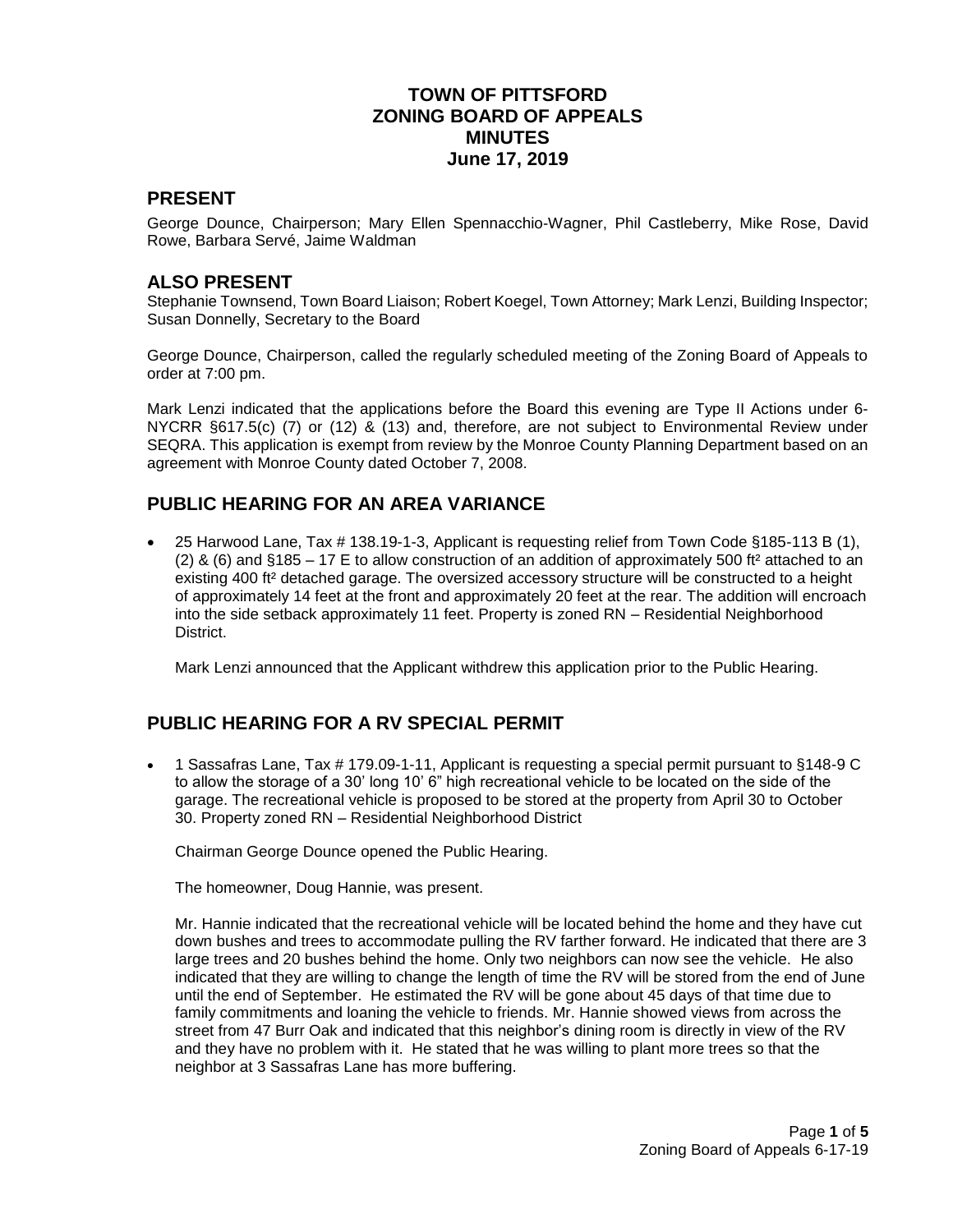The Chairman called for public comment.

Susan Neal of 44 Burr Oak Drive is the neighbor across the street on Burr Oak. She indicates she is in support of this RV as it promotes the well-being of the family.

Cassie Hanley of 47 Burr Oak Drive indicated her full support of the RV.

Bill Balderston of 5 Sassafras Lane stated that the RV is not in keeping with the area and changes the flavor of the cul de sac.

Sara Malgieri of 3 Sassafras Lane feels that the RV infringes on the natural environment of the area. Ms. Malgieri is the most affected neighbor and has concerns about, emissions, noise and refuse matters. She states safety concerns as there are propane tanks associated with the RV and there are sometimes fireworks and a fire pit on the owner's property. She would have to tolerate the loading and unloading of the RV and feels that an RV would affect her property value. She feels the Board should set boundaries and require the owner to store the RV elsewhere. She referenced the petition that went out to neighbors in support of the application but she felt the neighbors were provided with limited information. When asked if a shorter time limit would help the situation she responded that she does not want the RV there at all. Mr. Hannie stated that the petition referenced that the RV would be there from May 1<sup>st</sup> to October 1<sup>st.</sup>

Barbara Serve asked if foliage could shield or camouflage the RV from her view. Ms. Malgieri feels that bushes do not address this.

Mike Rose asked how she is affected as her garage is on the side closest to 1 Sassafras Lane. She feels that the enjoyment of the office space, mudroom and bathroom of her home are affected.

David Rowe indicated he would like to see the new placement of the RV.

David Rowe moved to close the Public Hearing. Mary Ellen Spennacchio-Wagner seconded.

All Ayes.

Discussion from the Board drew additional comment from the public so George Dounce moved to reopen the Public Hearing. Mike Rose seconded.

All Ayes.

The Board decided they would like to go to the site or see pictures of the new placement. The Applicant and homeowner at 3 Sassafras Lane agreed to have pictures taken from each of their views. Mr. Hannie invited the Board to visit his property when the RV was there.

The result was to delay the decision until more information could be gathered.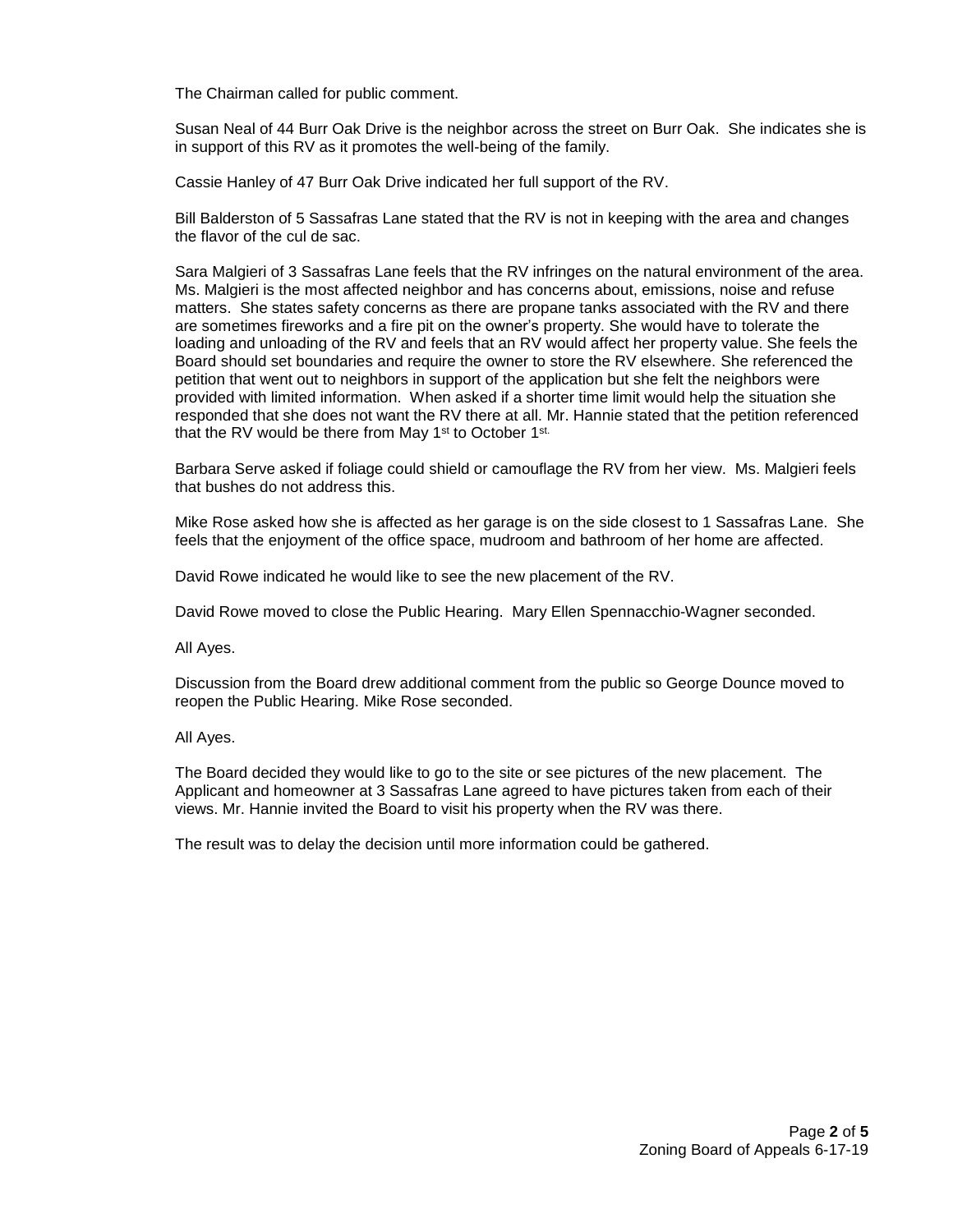### **PUBLIC HEARING FOR AN AREA VARIANCE**

 160 Mill Road, Tax # 178.04-1-72, Applicant is requesting relief from Town Codes §185 – 121 A to construct a 6 foot tall fence forward of the front wall of the home on the north and south property lines. Town Code limits the height of fences to 3 feet when placed forward of the front of a home. This property is zoned RN-Residential Neighborhood.

Chairman George Dounce opened the Public Hearing.

Eric Geoca was the representative for this application. The property owner was not present.

Mr. Geoca explained that the application is amended to the construction of a 6 foot tall fence forward of the front wall of the home on the north end only. The fence will be wooden to blend into the background.

Board members inquired about the following :

Why can't the fence cannot be within code? Mr. Geoca responded that this fence is intended to be a privacy fence.

How many trees will be taken down? 8-10 dead trees will be removed.

Will the rock wall stay? Yes.

Public Comment was heard.

Evan and Monique Spindelman of 4 Cedarwood Circle expressed their concerns. A new fence is entirely visible and they feel their property would be negatively impacted. Mr. Spindeleman indicated that he would prefer to look at a hedgerow instead of a fence.

Steve Freiga of 6 Cedarwood Circle discussed how he feels the fence infringes on the character of the neighborhood.

Paul Zachman of 166 Mill Road feels that the fence is out of character for the neighborhood.

Andrew Kane of 155 Mill Road expressed that he doesn't like fences and is happy that the south fence was reduced.

The Board moved to leave the hearing open.

Barb Serve abstained due to a conflict of interest.

Jamie Waldman and George Dounce voted no to leaving the hearing open.

All other Board members voted to leave the hearing open.

The Board asked to see the following information:

- 1. Where the house will be staked out.
- 2. What style is the proposed fence.

 Mark Lenzi announced that the next meeting is July 15, the meeting is held open and no further notification will be made to the public.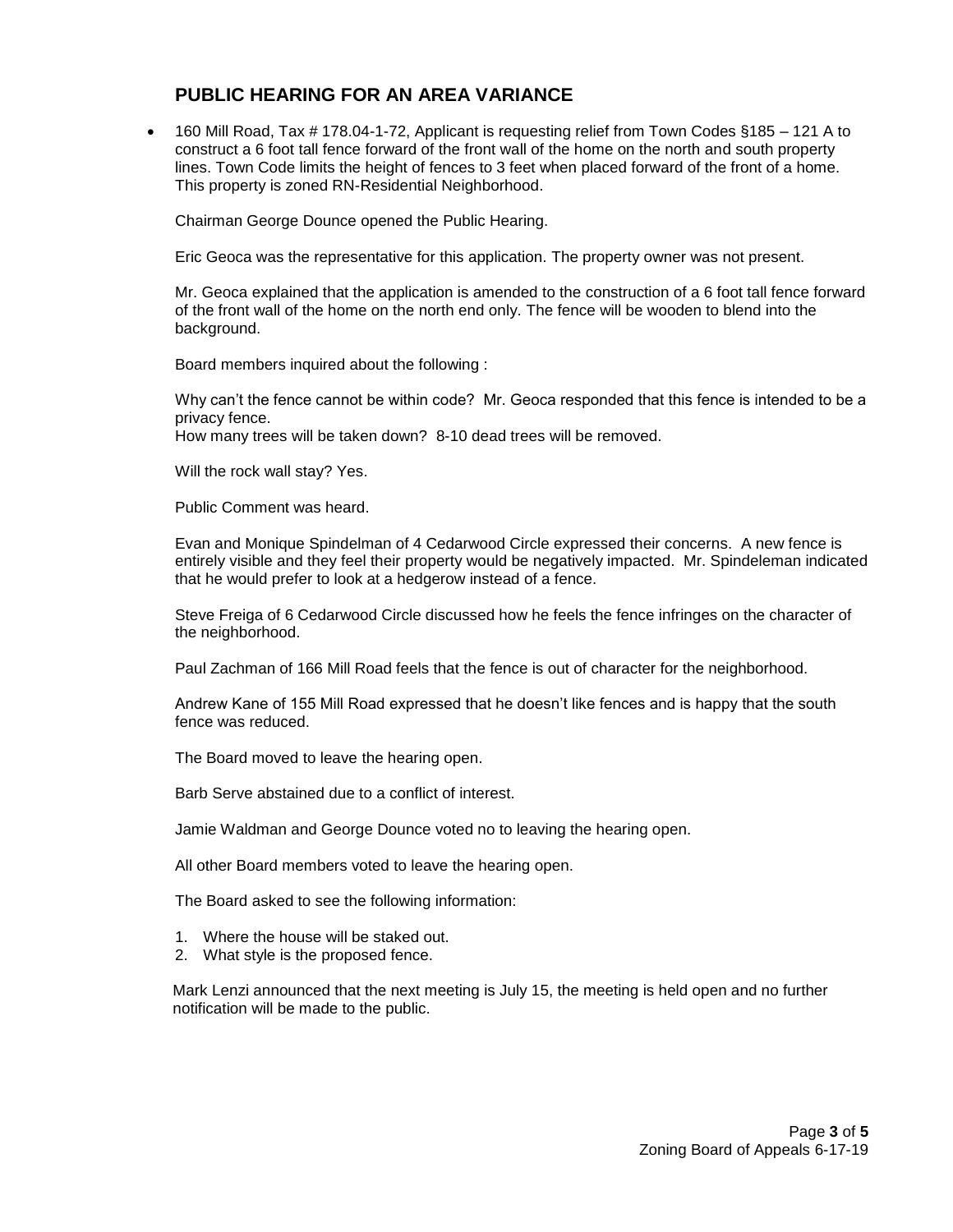1 Glencannon Trail, Tax # 164.07-2-7.1, Applicant is requesting relief from Town Code §185-17 I to locate an accessory structures (Hot tub) in the rear setback of the property at approximately 5 feet from the property line. Town Code requires a 20 foot rear setback. This Property is located on the corner of two streets and is zoned RN – Residential Neighborhood District

Chairman George Dounce opened the Public Hearing.

The homeowner, Evan Selinger, was present.

He discussed how he reviewed the plan with his neighbor at 5419 Palmyra Road and he had no objection.

There was no public comment.

Mary Ellen Spennacchio-Wagner moved to close the Public Hearing and Barbara Servé seconded.

All Ayes.

• 153 Mendon Center Road, Tax # 178.05-1-87, Applicant is requesting relief from Town Code §185-17 B (1); §185 – 113 B (3); §185 – 119 A (1) §185 – 121 A. to construct an in-ground swimming pool located forward of the rear wall of the home and forward of the building line. The pool filter and heater will be located forward of the rear wall of the home and the swimming pool area will be enclosed by a 4 foot high fence. The fence will be located forward of the front of the home. This property is zoned RN – Residential Neighborhood District.

Chairman George Dounce opened the Public Hearing.

The homeowner, Lauren Lilly, was present. She explained that her property was extended 25 ft. by a Monroe County agreement. She is replacing an older pool with a new better looking one. The proposed location is the only location the pool can be placed due to the septic placement on the property.

The neighbors at 148 and 156 Mendon Center Road cannot see the pool and have no objections.

There was no public comment.

Jaime Waldman moved to close the Public hearing and Mike Rose seconded.

All Ayes.

## **DECISION FOR 1 GLENCANNON TRAIL – AREA VARIANCE**

A written Resolution to grant the area variance for 1 Glencannon Trail was moved by David Rowe and seconded by Mary Ellen Spennacchio-Wagner. .

Chairman George Dounce called for a roll call vote.

| Michael Rose voted                  | ave |
|-------------------------------------|-----|
| Barbara Servé voted                 | ave |
| Jaime Waldman voted                 | ave |
| David Rowe voted                    | ave |
| Mary Ellen Spennacchio-Wagner voted | ave |
| George Dounce voted                 | ave |
| Phil Castleberry voted              | aye |

The approved Resolution contains the following Specific Conditions:

1. This variance is granted only for the plans submitted and prepared by the Applicant dated 5/13/2019.